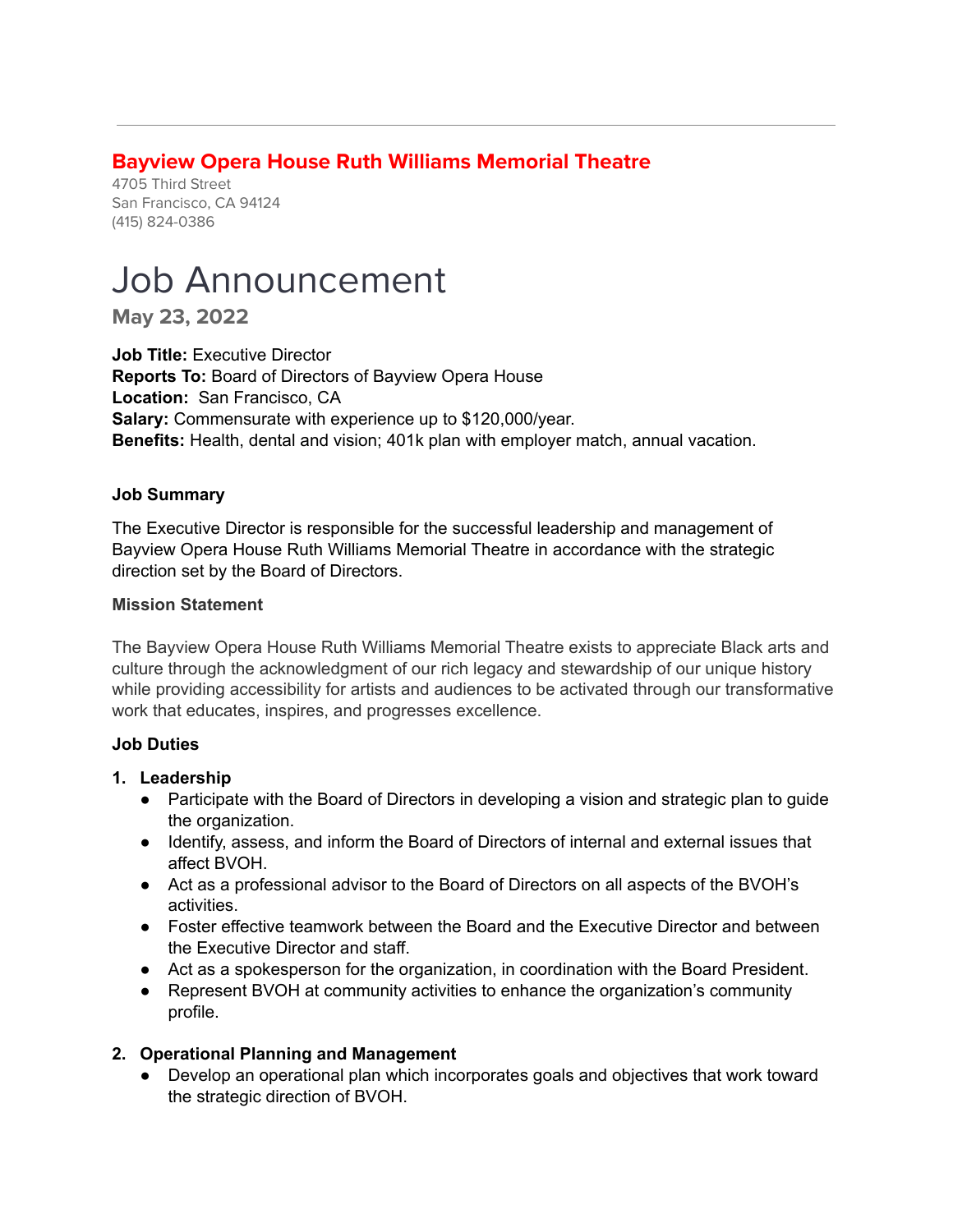- Ensure that the operation of BVOH meets the expectations of its clients, Board, and funders.
- Oversee the efficient and effective day-to-day operation of the organization.
- Draft policies for the approval of the Board and prepare procedures to implement the organizational policies; review existing policies on an annual basis and recommend changes to the Board as appropriate.
- Ensure that personnel, client, donor, and volunteer files are securely stored, and privacy/confidentiality is maintained.
- Provide support to the Board by preparing meeting agenda and supporting materials.

## **3. Program Planning and Management**

- Oversee the planning, implementation, and evaluation of BVOH's programs and services.
- Ensure that the programs and services offered by the organization contribute to the organization's mission and reflect the priorities of the Board.
- Monitor the day-to-day delivery of the programs and services of the organization to maintain or improve quality.
- Oversee the planning, implementation, execution, and evaluation of special projects.

## **4. Financial Planning and Management**

- Work with staff and the Board (Finance Committee) to prepare a comprehensive budget.
- Work with the Board to secure adequate funding for the operation of the organization.
- Research funding sources, oversee the development of fundraising plans and write funding proposals to increase the funds of the organization.
- Participate in fundraising activities as appropriate.
- Approve expenditures within the authority delegated by the Board.
- Administer the funds of the organization according to the approved budget and monitor the monthly cash flow of the organization.
- Provide the Board with comprehensive, regular reports on the revenues and expenditures of the organization.
- Ensure that BVOH's complies with all legislation covering taxation and withholding payments.
- Sign contracts, leases, licenses, and binding agreements on behalf of the organization.

## **5. Community Relations/Advocacy**

- Communicate with stakeholders to keep them informed of the work of the organization and to identify changes in the community served by BVOH.
- Establish good working relationships and collaborative arrangements with community groups, funders, politicians, and other organizations to help achieve the goals of the organization.

## **6. Professional Qualifications**

- Transparent and high integrity leadership.
- Five or more years senior nonprofit management experience.
- Experience and skill in working with a Board of Directors.
- High level strategic thinking and planning.